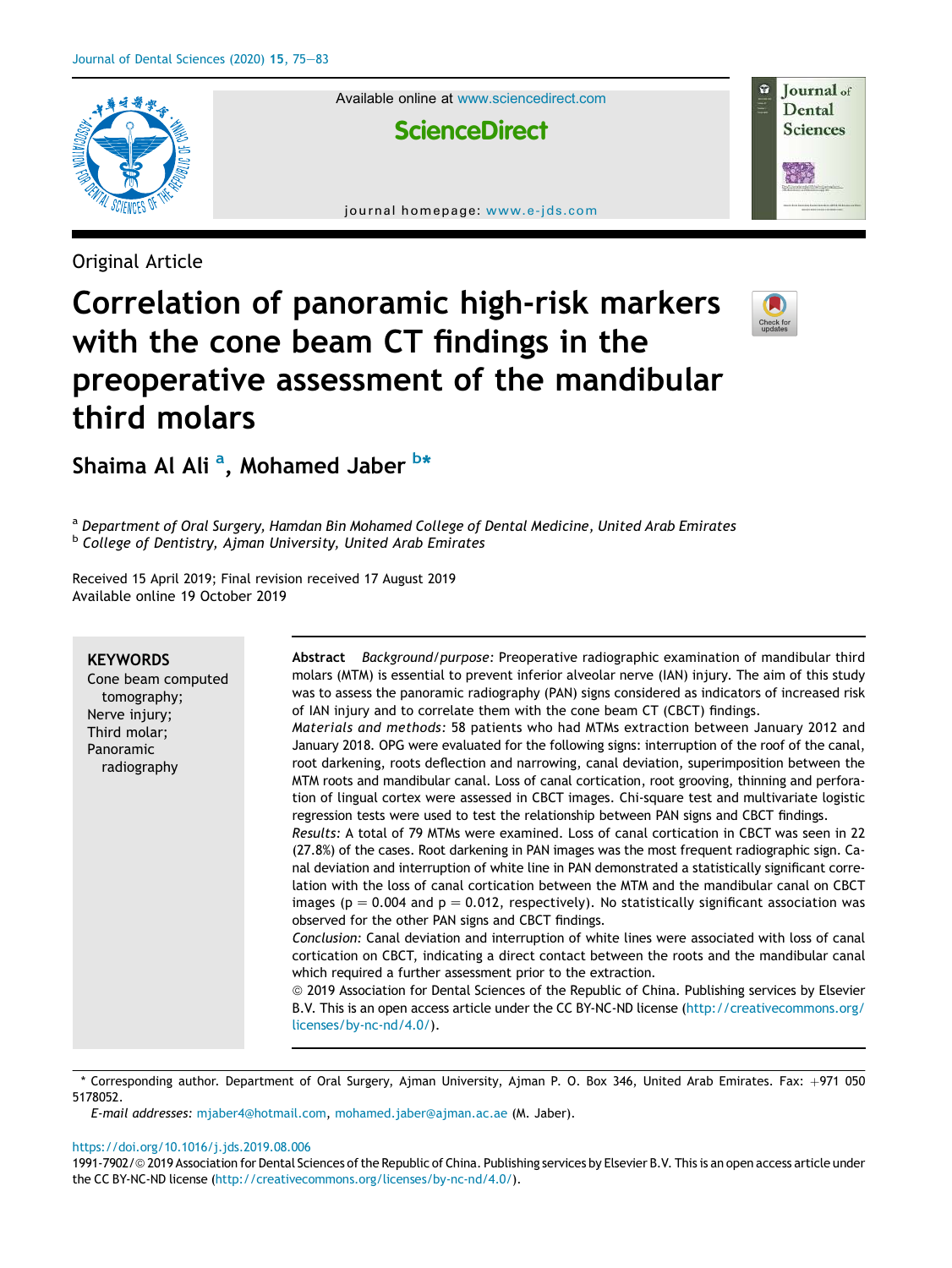### Introduction

Extraction of mandibular third molar (MTM) is one of the most common procedures in oral and maxillofacial surgery; therefore several complications may arise postoperatively. These complications generally considered being minor and infrequent; however, the incidence and severity can vary considerably.<sup>1,2</sup> Pain, edema and decreased function are commonly reported and typical postoperative complication; however, these symptoms will normally resolve within a few days of the procedure.  $3,4$ 

The most serious postoperative complication that arises after mandibular third molar surgery is nerve injury, specifically injury to lingual and inferior alveolar nerve. The reported incidence of inferior alveolar nerve (IAN) paresthesia was varied between 0.35% and 8.4%. $5-8$  In most cases, IAN paresthesia is temporary and recovers within 6 months, $9$  however, in less than 1% of the cases the injury may become permanent and lasts longer than 6 months.<sup>10</sup>

The panoramic radiograph is the standard diagnostic image for the initial preoperative assessment of mandibular third molars and their anatomical relationship with the inferior alveolar canal. One of the limitation of the panoramic radiography is that they provide information in only two dimensions, thus panoramic images alone are not sufficient for evaluating the proximity of the inferior alveolar canal to the roots of lower third molar teeth.<sup>11,12</sup> If the panoramic radiograph shows a close relationship between the root of the third molar and the inferior alveolar canal, then an additional investigation using computed tomography (CT) was recommended to verify the anatomical relationship in a three-dimensional (3D) view.  $13-15$ 

The close anatomic relationship between the mandibular third molar and the IAC may result in injury to the IAN during third molar extraction. To prevent this serious postoperative complication, several studies have identified radiographic signs on panoramic radiographs, which may suggest a close relationship between the mandibular canal and mandibular third molars.  $16-18$ 

Before considering routine use of CBCT in the preoperative assessment of MTMs, it is imperative to know if it is superior and likely give the treating practitioner more details than the conventional radiographic techniques in predicting IAN injuries. Numerous studies have been conducted to correlate the high-risk signs of IAN injury seen on panoramic or periapical radiographs with the findings on<br>CBCT.<sup>11,12,17–19</sup> Therefore, the aim of this study was to assess the radiographic signs considered as indicators of increased risk of inferior alveolar nerve injury in panoramic radiographs and to correlate them with the cone beam CT (CBCT) findings in the preoperative assessment of MTMs.

### Material and methods

#### Study design/sample

This is a cross sectional study which included patients who consulted the department of Oral and Maxillofacial Surgery, Hamdan Bin Mohammed College of Dental Medicine for MTMs removal between January 2012 and January 2018.The sample consist of 58 individuals with 79 MTMs whose digital

panoramic radiograph (PAN) suggested a close relationship between the inferior alveolar canal (IAC) and MTM and therefore underwent an additional radiographical investigation with cone beam computer tomography (CBCT). Patients were selected according to the following inclusion exclusion criteria: 1) patients over 18 years old, 2) panoramic images of the MTMs showing at least one of the highrisk markers and 3) availability of acceptable CBCT images of the same patient. The exclusions criteria were 1) presence of periapical pathology associated with MTM or IAC, 2) mandibular third molars with incomplete root formation, 3) presence of artifacts, which obscure the mandibular third molar and IAC and 4) images with poor density and inadequate contrast.

Digital panoramic radiographs were obtained with (Gendex orthoralix 9200, Cusano Milanino, Italy) DDE device operated at  $60-84$  kV and  $3-15$  mA and an exposure time of 12 s. GALILEOS Dental CBCT imaging machine was used to take CBCT views (GALAXIS, REKO software, Bensheim, Germany). It is operating at 85 kVp/7 mA, with a 0.5 mm voxel size and a field of view of 8 cm. The scan time is 14 s.

To determine the topographic relationship between the MTM and the inferior alveolar canal, an experience maxillofacial radiologist with more than twenty years of work history evaluated the digital panoramic and CBCT images independently. All the images were viewed blindly. They were assigned with an identification number for the first evaluation. After 30 days, the images were randomly selected and assigned to a new identification number by person who was blind to the study design and re-evaluated by the examiner. The digital panoramic images were evaluated on a computer monitor (21-inch LCD monitor with 1280  $\times$  1024 resolution), in dark room, with the use of the "zoom" tool and manipulation of brightness and contrast. After 30 days, all images were re-evaluated by the same observer. Panoramic images were evaluated according to the criteria established by Rood and Shehab.<sup>16</sup> Four of these signs were tooth related (darkening, root deflection, root narrowing, and a bifid apex), and the other three were canal related signs (diversion, narrowing, and interruption in the canal white line). $^{20}$  (see Fig. 1). The seven radiographic signs were described according to Huang et al.,  $21$ (see Table 1). On the CBCT images, the presence or absence of cortication between the MTM and the mandibular canal was evaluated. The images were evaluated in all three dimensions: sagittal, coronal and axial plane. The position of the mandibular canal in relation to the MTM was classified as: buccal, lingual, inferior and intra-radicular position. All data were collected and entered into Excel data sheets using a special form.

In panoramic radiographs, the primary variable was the radiographic relationship of the mandibular third molar to the IAC or tooth-related findings (darkness of the root, narrowing of the root, and deflection of the root) and canal-related findings (narrowing of the canal, diversion of the canal, and interruption of the white line). The secondary variable was the superimposition between the root of MTM and the inferior alveolar canal in the absence of the other radiographic signs.

For the CBCT images, the main variable was presence or absence of cortication between the tooth and the IAC in CBCT images. Absence of cortication was defined as loss of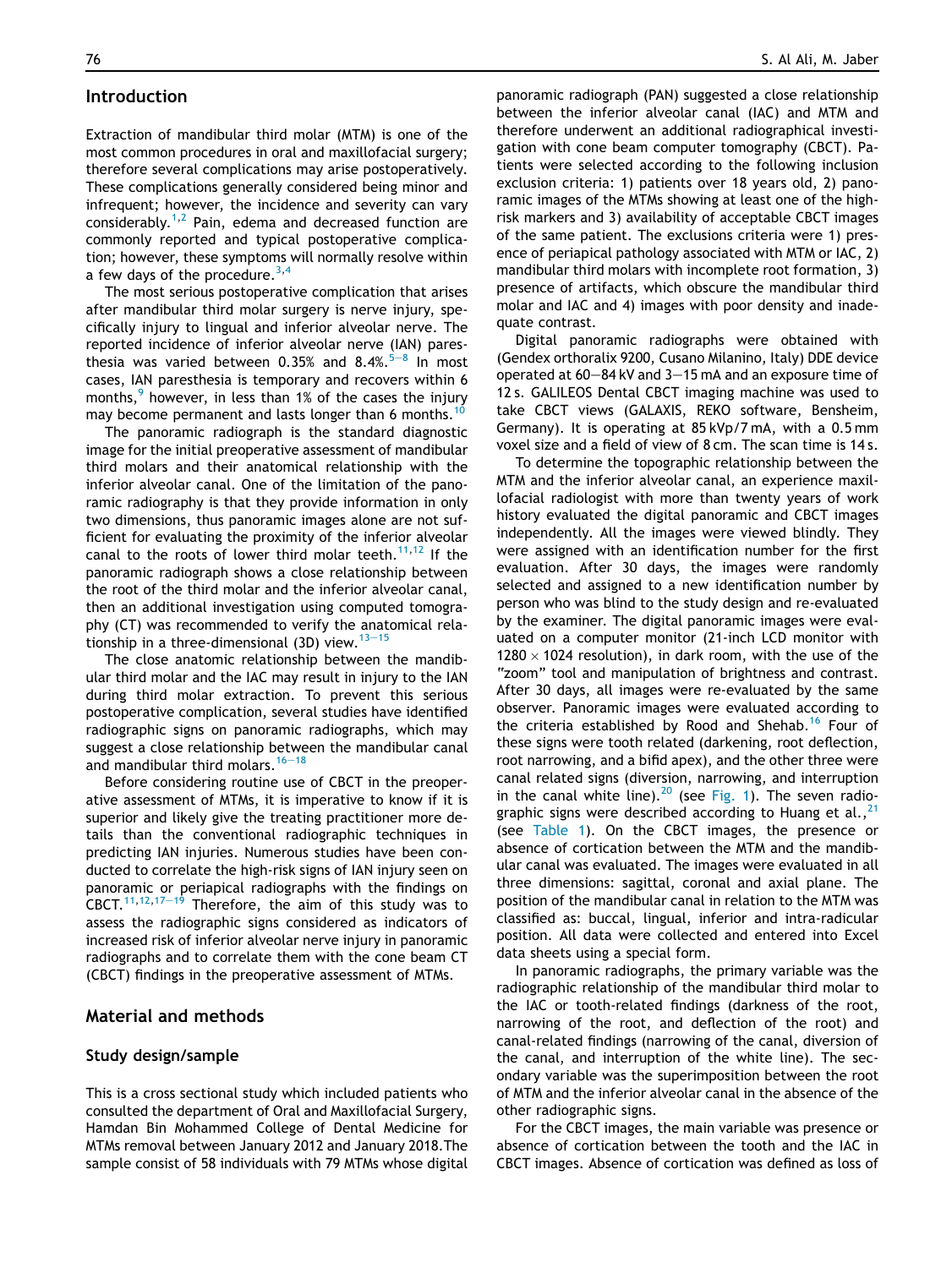

Figure 1 The radiographic relationship of the mandibular third molar to the inferior alveolar canal.

| canal (Huang et al.). <sup>21</sup>                |                                                                                                                                         |
|----------------------------------------------------|-----------------------------------------------------------------------------------------------------------------------------------------|
| Radiographic signs                                 | Description                                                                                                                             |
| Darkening of the<br>mandibular third<br>molar root | Radiolucency of the mandibular third molar root area, where mandibular third molar root and<br>mandibular canal are superimposed        |
| Interruption of the<br>radiopaque line             | Absence of continuity of mandibular canal cortex                                                                                        |
| Diversion of the<br>mandibular canal               | Obviously, direction change of the mandibular canal in passage of the mandibular third molar root                                       |
| Dark and bifid apex                                | Bifid and darkening of the mandibular third molar root, where mandibular canal is superimposed to it                                    |
| Deflection of the root                             | Dilacerations root morphology of mandibular third molar, where mandibular canal is contact or<br>superimposed to it                     |
| Narrowing of the<br>mandibular canal               | Narrowing of the mandibular canal dimension where the canal and mandibular third molar root are<br>contact or superimposed              |
| Narrowing of the root                              | Narrowing of the mandibular third molar root, where the mandibular canal and mandibular third<br>molar root are contact or superimposed |

Table 1 Radiographic signs of the intimate relationship between the mandibular third molar root and inferior alveolar nerve

cortical lines between the tooth and the IAC. The secondary variable was position of inferior alveolar canal in relation to the root of the MTM, grooving of the root by the mandibular canal, thinning and perforation of the lingual cortex.

Data collection and statistical analyses were carried out with Statistical Package for Social Sciences program (SPSS) version 24 (USA). The frequencies of the panoramic and CBCT findings were calculated. The demographic factors for the study population were analyzed. The association of each panoramic variable with the CBCT findings was compared by Cross-tabulations and chi-square test. Multiple logistic regression analysis was used to evaluate the contributions of panoramic findings and age on the loss of canal cortication in CBCT view. Multivariate ORs and 95% confidence intervals were also calculated. The relation between the patient age and loss of canal cortication was evaluated by t-test. A P value less than 0.05 was considered significant. McNamara statistic was used to calculate intraobserver agreement. The Research Ethics committees of the HBMCDM approved this study. Intra examiner agreement for the repeated radiographic readings were analyzed using McNamara's Test. For panoramic radiographs, there was concordance for all the radiographic signs. For CBCT the entire findings showed concordances between the two readings.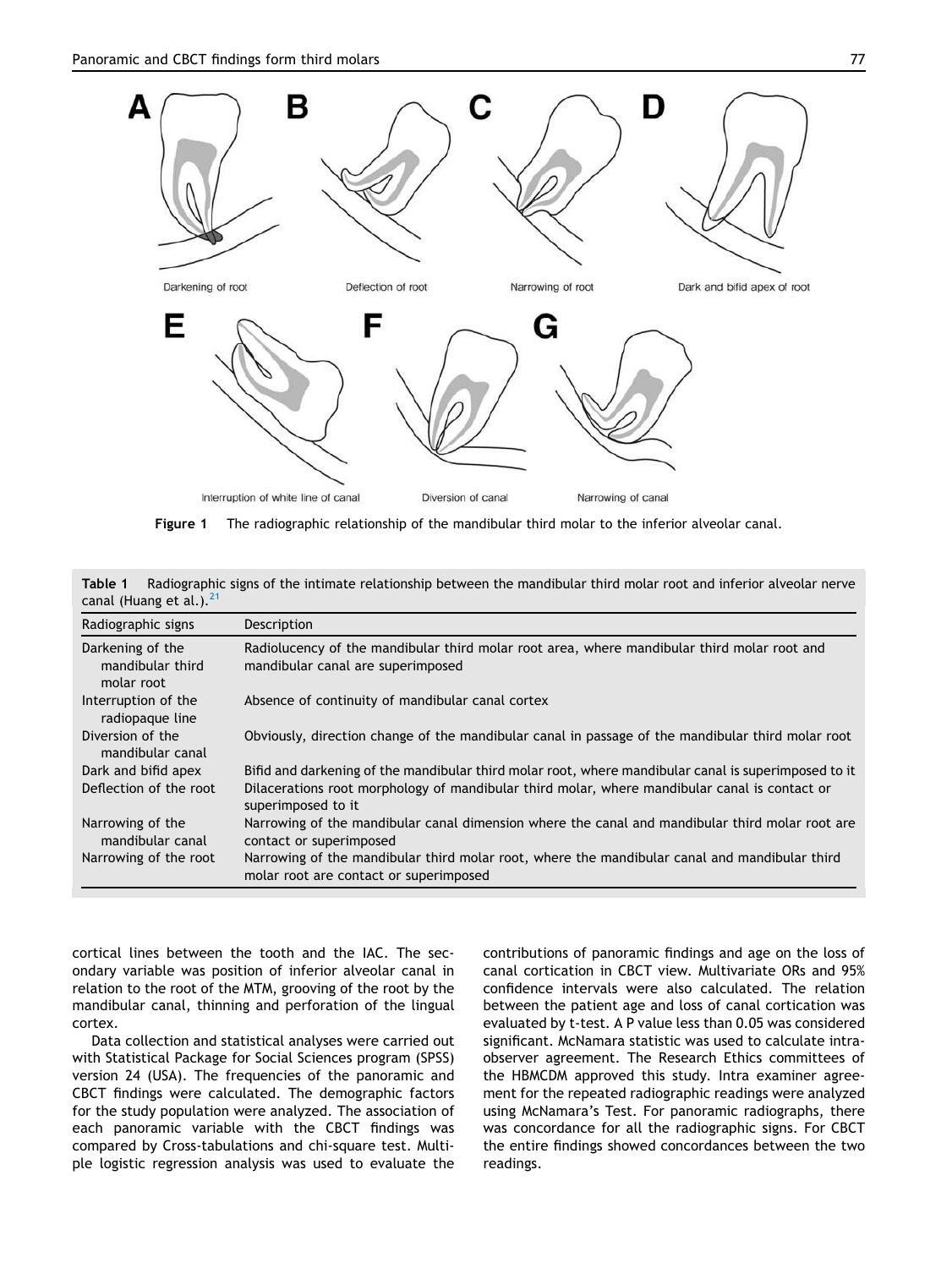## Result

A total of 79 lower third molars were examined in 58 patients. The study sample consisted of 31 females (53.4%), 27 males (46.6%) with a mean age of 39.62 (SD = 9.89) and range of  $21-67$  years. Twenty-one patients (36.2%) had bilateral MTMs while 37 patients (63.8%) had unilateral MTMs.

Panoramic images were investigated according to Rood's criteria;<sup>16</sup> the most frequent radiographic sign which is an indicators of a close relationship between the MTMs and the inferior alveolar canal was root darkening. The second most frequent radiographic sign was root deflection, which was observed in Seventeen cases (21.5%) while narrowing of the canal was detected in 16 cases (20.3%). Interruption of the white line of the canal was the least frequently seen panoramic signs (9 cases, 11.4%).

Superimposition between the MTM roots and the IAC in the absence of all other high risk signs in PAN was observed in 13 cases (16.5%), Table 2.

As determined on CBCT images out of 79 MTMs teeth investigated in this study, 22 (27.8%) showed loss of canal cortication, which represent a direct contact between MTM root and IAC (Fig. 2). The frequencies of CBCT findings were

|        | <b>Table 2</b> The frequencies of the panoramic radiographic |
|--------|--------------------------------------------------------------|
| signs. |                                                              |

| Radiographic                                         | Number of        | Percentage |
|------------------------------------------------------|------------------|------------|
| sign                                                 | cases $(N = 79)$ | %          |
| Root darkening                                       | 52               | 65.8       |
| Narrowing of the root                                | 12               | 15.2       |
| Deflection of the roots                              | 17               | 21.5       |
| Bifid apex                                           | 12               | 15.7       |
| Narrowing of<br>the canal                            | 16               | 20.3       |
| Interruption of<br>white line                        | 9                | 11.4       |
| Deviation of the canal                               | 10               | 12.7       |
| Superimposition in<br>the presence of<br>other signs | 54               | 68.4       |
| Super imposition in<br>the absence of<br>other signs | 13               | 16.5       |

| <b>CBCT</b><br>findings                     | Number of<br>cases $(N = 79)$ | Percentage<br>% |
|---------------------------------------------|-------------------------------|-----------------|
| Loss of canal cortication<br>Canal location | 22                            | 27.8            |
| $\bullet$ Buccal                            | 45                            | 57              |
| $\bullet$ Lingual                           | 18                            | 22.8            |
| $\bullet$ Inferior                          | 14                            | 17.7            |
| • Intra-radicular                           | 2                             | 7.5             |
| Root perforated by the canal                | 0                             | O               |
| Thinning of lingual cortex                  | 39                            | 49.4            |
| Perforation of lingual cortex               | 1                             | 1.3             |
| Root notching by the canal                  | 6                             | 7.6             |

listed in (Table 3). Cross tabulations were carried out for the loss of canal cortication in CBCT and the radiographic signs in the panoramic radiograph (Table 4). Most cases of the loss of canal cortication in CBCT (12 cases, 54%) showed root darkening in panoramic images. Loss of canal cortication was also observed in 7 cases (70%) of canal deviation, 7 cases (41.2%) of root deflection, 7 cases (43.8%) of canal narrowing, and 6 cases (50%) of root narrowing. Loss of canal cortication was least frequently observed in cases, which showed bifid apex in panoramic radiograph. Superimposition between the MTMs roots and IAC in the absence of the other seven panoramic signs showed loss of canal cortication in 3 cases. However, this finding was not statistically significant ( $p = 0.482$ ). Interruption of white line (Fig. 3) and deviation of the canal demonstrated a statistically significant association with the loss of canal cortication  $(p < 0.012$  and  $p < 0.004$ , respectively). No statistically significant association was observed for the other panoramic radiographic signs ( $p > 0.05$ ). The relationship between the patient age and loss of canal cortication was evaluated by t-test and showed non-significant relationship ( $p = 0.319$ ). We found no statistically significant relationship between gender and loss of canal cortication (P = 0.071) (Table 5).

Results of Logistic regression analysis showed that (26.8%) of loss of canal cortication on CBCT images was predicted by interruption of white lines in panoramic radiograph after adjustment for deviation of the canal, root darkening, narrowing of canal, gender and patient's age. Model of fitness was valid ( $p < 0.013$ ) (Table 6).



Figure 2 Cross sectional view of loss of canal cortication on cone beam computer tomography (CBCT) images.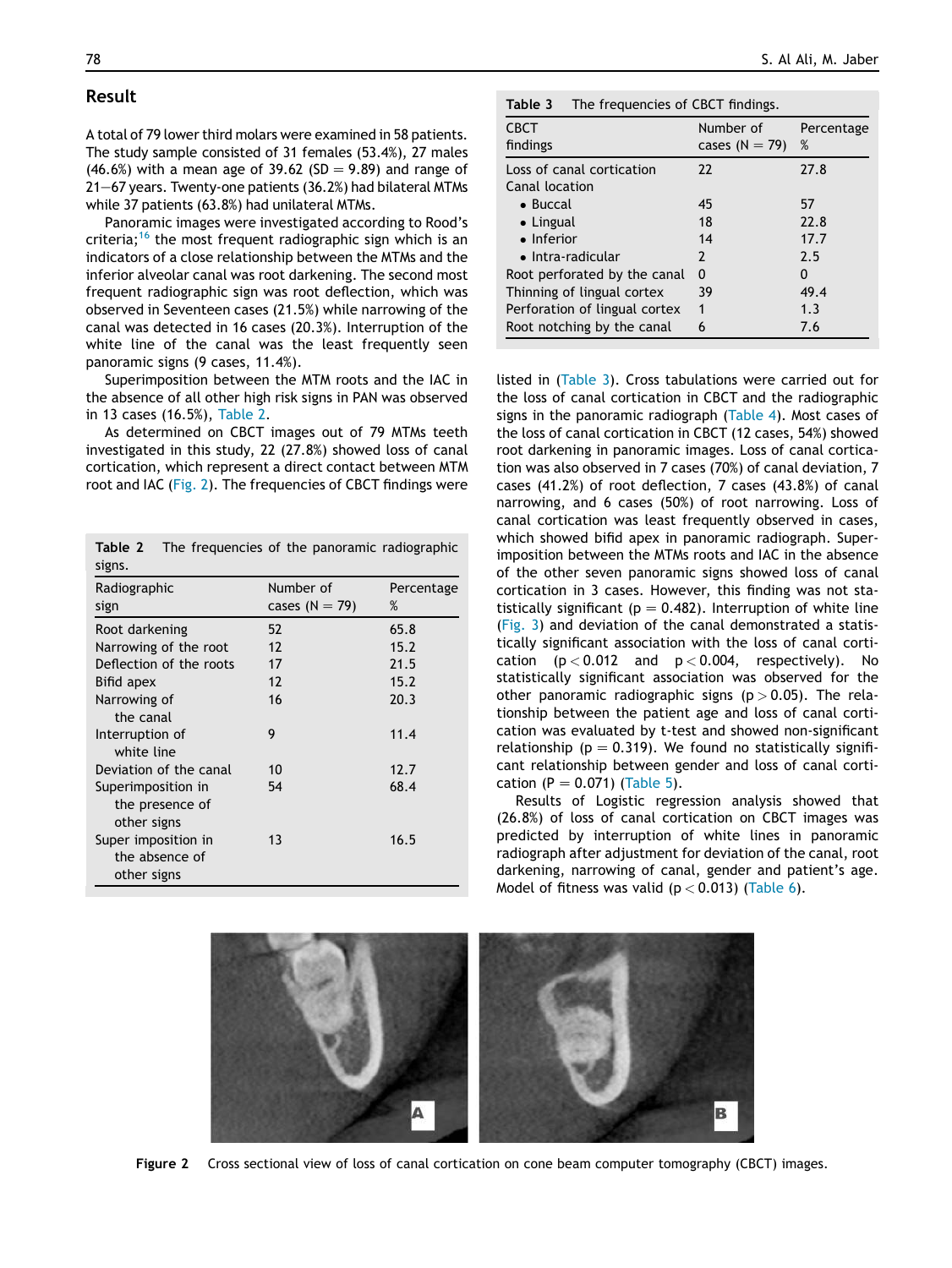|  |  |  |  |  |  |  | Table 4 The relation between of the panoramic signs and inferior alveolar canal (IAC) cortication.' |
|--|--|--|--|--|--|--|-----------------------------------------------------------------------------------------------------|
|--|--|--|--|--|--|--|-----------------------------------------------------------------------------------------------------|

| Panoramic signs                            |                | Loss of canal cortication in CBCT | Chi-square value | P-value |  |
|--------------------------------------------|----------------|-----------------------------------|------------------|---------|--|
|                                            | Yes $(n = 22)$ | $NO (n = 57)$                     |                  |         |  |
| Root darkening                             |                |                                   |                  |         |  |
| Present ( $n = 52$ )                       | 12 $(54.5%)^a$ | 40 (70.2%)                        | 1.724            | 0.147   |  |
| Absent ( $n = 27$ )                        | 10(45.5%)      | 17 (29.8%)                        |                  |         |  |
| Root narrowing                             |                |                                   |                  |         |  |
| Present ( $n = 12$ )                       | 6(27.3%)       | 6(10.5%)                          | 3.456            | 0.07    |  |
| Absent ( $n = 67$ )                        | 16 (72.7%)     | 51 (72.7%)                        |                  |         |  |
| Root deflection                            |                |                                   |                  |         |  |
| Present ( $n = 17$ )                       | 7(31.8%)       | 10(17.5%)                         | 1.915            | 0.141   |  |
| Absent ( $n = 62$ )                        | 15 (68.2%)     | 47 (82.5%)                        |                  |         |  |
| <b>Bifid apex</b>                          |                |                                   |                  |         |  |
| Present ( $n = 12$ )                       | 3(13.6%)       | 9(15.8%)                          | 0.57             | 0.558   |  |
| Absent ( $n = 67$ )                        | 19 (86.4%)     | 48 (84.2%)                        |                  |         |  |
| <b>Canal Narrowing</b>                     |                |                                   |                  |         |  |
| Present ( $n = 16$ )                       | 7(31.8%)       | 9(15.8%)                          | 2.525            | 0.103   |  |
| Absent $(n = 63)$                          | 15 (68.2%)     | 48 (84.2%)                        |                  |         |  |
| Interruption of white lines                |                |                                   |                  |         |  |
| Present $(n = 9)$                          | 6(27.3%)       | 3(5.3%)                           | 7.617            | 0.012   |  |
| Absent ( $n = 70$ )                        | 16 (72.7%)     | 54 (94.7%)                        |                  |         |  |
| <b>Canal deviation</b>                     |                |                                   |                  |         |  |
| Present ( $n = 10$ )                       | 7(31.8%)       | 3(5.3%)                           | 10.124           | 0.004   |  |
| Absent ( $n = 69$ )                        | 15 (68.2%)     | 54 (94.7%)                        |                  |         |  |
| Super imposition in absence of other signs |                |                                   |                  |         |  |
| Present ( $n = 67$ )                       | 3(13.6%)       | 10(17.5%)                         | 0.176            | 0.482   |  |
| Absent $(n = 12)$                          | 19 (86.4%)     | 47 (82.5%)                        |                  |         |  |

<sup>a</sup> Percentage within loss of canal cortication.



Figure 3 A. Interruption of white line in panoramic radiography. B. Loss of canal cortication in cone beam computer tomography (CBCT) cross sectional view.

| The relationship between gender and loss of canal cortication.<br>Table 5 |                           |                           |                |                  |         |  |  |
|---------------------------------------------------------------------------|---------------------------|---------------------------|----------------|------------------|---------|--|--|
| Gender                                                                    | Number of mandibular      | Loss of canal cortication |                | Chi-square value | P-value |  |  |
| $(n = 58)^{*}$                                                            | third molars ( $n = 79$ ) | Yes $(n = 22)$            | No (n = 57)    |                  |         |  |  |
| Female $(n = 31)$                                                         | 38                        | 14 (63.6%)                | $24(42.1\%)^*$ | 2.948            | 0.071   |  |  |
| Male $(n = 27)$                                                           | 41                        | 8(36.4%)                  | 33 (57.9%)     |                  |         |  |  |

\* Percentage within thinning of lingual cortex.

 $*$  n = number of patients.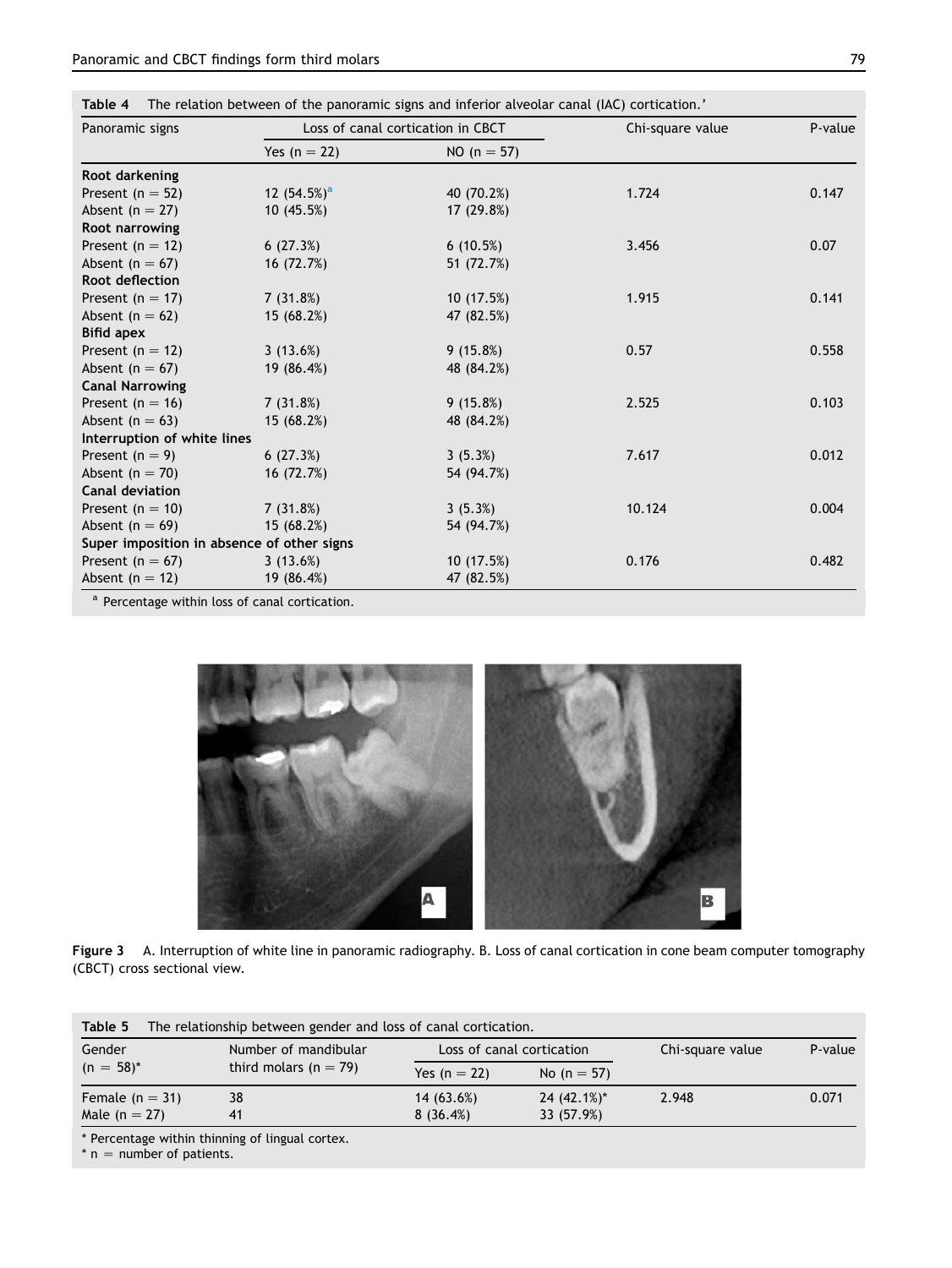| Table 6<br>Multiple logistic regression models for predicting loss of canal cortication based on panoramic signs. |            |                          |          |  |  |  |
|-------------------------------------------------------------------------------------------------------------------|------------|--------------------------|----------|--|--|--|
| Variables                                                                                                         | Odds ratio | 95% Confidence intervals | P-value* |  |  |  |
| Deviation of the canal                                                                                            | 0.328      | $0.048 - 2.264$          | 0.258    |  |  |  |
| Interruption of white line                                                                                        | 0.136      | $0.023 - 0.806$          | 0.025    |  |  |  |
| Root darkening                                                                                                    | 2.343      | $0.695 - 7.894$          | 0.170    |  |  |  |
| Narrowing of the canal                                                                                            | 0.737      | $0.155 - 3.496$          | 0.70     |  |  |  |
| Gender                                                                                                            | 2.365      | $0.678 - 8.252$          | 0.177    |  |  |  |
| Age                                                                                                               | 0.979      | $0.920 - 1.642$          | 0.509    |  |  |  |

Table 6 Multiple logistic regression models for predicting loss of canal cortication based on panoramic signs.

\* Significant level  $p < 0.05$ .

| <b>Table 7</b> The relation of the canal position and loss of |  |  |  |  |  |
|---------------------------------------------------------------|--|--|--|--|--|
| canal cortication in CBCT.                                    |  |  |  |  |  |

| Canal<br>position | Number        | Loss of canal<br>cortication ( $n = 22$ ) |
|-------------------|---------------|-------------------------------------------|
| <b>Buccal</b>     | 45            | 7 $(31.8%)^a$                             |
| Lingual           | 18            | 10 (45.5%)                                |
| Intra-radicular   | $\mathcal{P}$ | $2(9.1\%)$                                |
| <b>Inferior</b>   | 14            | 3(13.6%)                                  |

<sup>a</sup> Percent within loss of canal cortication.

The Inferior alveolar canal was most frequently positioned buccal to the third molar in 45 (57%) of the cases while lingual course of the canal was seen in 18 (22.8%) of the cases. Inferior position of the canal was observed in 14 (17.7%) cases (Table 7).

Thinning of the lingual cortex was reported in 39 (49.4%) cases, with the canal most frequently located buccally to the roots of the MTM. No statistically significant association was observed between the canal positions and thinning of the lingual cortex (Table 8).

Table 9 shows the statistical relationship between the root darkening on panoramic view and thinning of lingual cortex in CBCT view. In twenty-three cases (59%) of thinning of lingual cortical plate observed in CBCT view, root darkening was detected in panoramic radiograph. However, this relationship was not statistically significant  $(p = 0.152)$ .

Table 10shows the statistical relationship between the root darkening on panoramic view and notching of the root in CBCT view. Notching of the root by the IAC was seen in 6 CBCT views  $(7.6%)$ , while, in four cases of the root grooving, root darkening was observed in panoramic radiograph. However, this relationship was not statistically significant ( $p = 0.668$ ).

## **Discussion**

The close anatomical relationship between the roots of the MTM and inferior alveolar canal can result in nerve injuries during the surgical removal of the tooth. Accurate radiographic examinations are essential to assess and estimate the possible risk of IAN injury. Panoramic radiography enable the oral and maxillofacial surgeons to initially examine the relationship of the MTM to the inferior alveolar canal, however, this radiographic method provides only a two-dimensional view of a three-dimensional structures. The buccolingual relationship between the lower third molar and the IAC cannot be evaluated in panoramic view.<sup>22</sup> CBCT was reported by many investigators to be more accurate imaging technique for the preoperative assessment of the relationship of MTMs to the IAC.  $22-24$ 

Several studies highlighted the close relationship between the MTMs and IAC in the presence of high-risk radiographic signs on PAN and compared with the CBCT findings.  $11,18,24-27$ 

In the present study, root darkening was the most frequent panoramic signs indicating a close contact between the roots of the MTM and IAC. This finding is in agreement with the results reported by other investigators.29,30 While interruption of the canal white line is the least frequent panoramic sign this is in contrast with the findings of other studies.  $17,18,25,30$ 

The frequency of loss of canal cortication in CBCT was found in 22 cases (27.8%) of the MTMs. This is lower than the 94% loss of canal cortication reported by Ohman et al.,  $15$ and 85% reported by Ghaeminia et al.,  $22$  and similar to findings reported by Tantanapornkul et al.<sup>19</sup>

Deviation of the canal was seen in 10 cases (12.7%) out of 79 cases. Nakamori et al.,  $18$  found a lower incidence of  $(2.7%)$ , while Umar et al.,  $^{29}$  reported a higher incidence of

| Table 8<br>The relationship between canal position and thinning of lingual cortex. |        |                |                            |       |          |  |  |
|------------------------------------------------------------------------------------|--------|----------------|----------------------------|-------|----------|--|--|
| Canal position                                                                     | Number |                | Thinning of lingual cortex |       | P-value* |  |  |
|                                                                                    |        | Yes $(n = 39)$ | No (n = 40)                |       |          |  |  |
| <b>Buccal</b>                                                                      | 45     | $26(66.7\%)*$  | 19 (47.5%)                 | 2.959 | 0.085    |  |  |
| Lingual                                                                            | 18     | 7(17.9%)       | 11(27.5%)                  | 1.024 | 0.312    |  |  |
| Intra-radicular                                                                    |        | $0(0.0\%)$     | 2(5%)                      | 2.001 | 0.157    |  |  |
| Inferior                                                                           | 14     | 6(15.4%)       | 8(20%)                     | 0.288 | 0.591    |  |  |

\* Percentage within thinning of lingual cortex.

\* Significant level  $p < 0.05$ .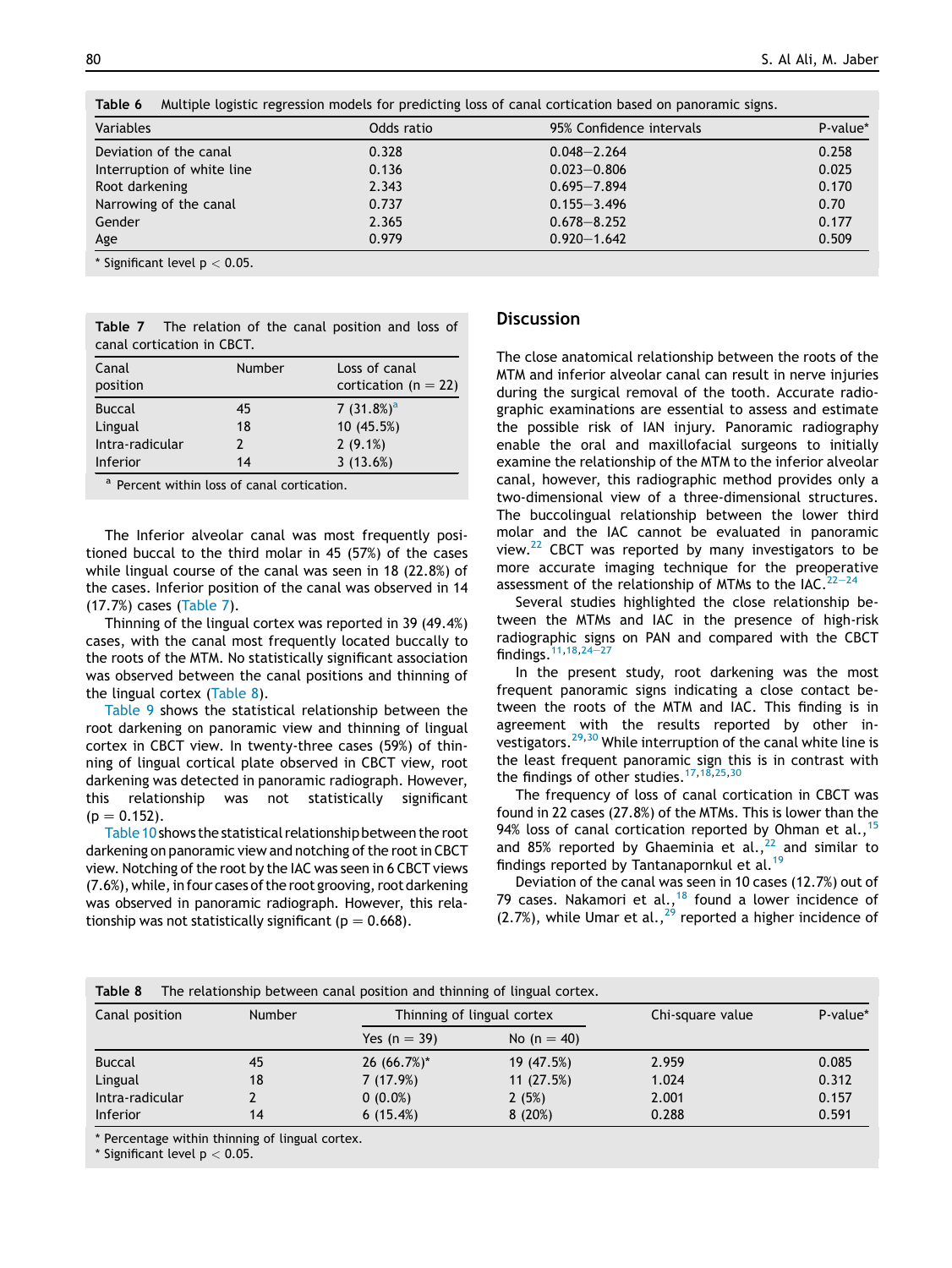Table 9 The relationship between root darkening and thinning of lingual cortex.

| Radiographic sign                   | Thinning of lingual cortex |               | Chi-square value | P-value* |
|-------------------------------------|----------------------------|---------------|------------------|----------|
|                                     | Yes $(n = 39)$             | No $(n = 73)$ |                  |          |
| Root darkening                      |                            |               |                  |          |
| Present ( $n = 52$ )                | 23 (59%)*                  | 29 (72.5%)    | 1.606            | 0.152    |
| Absent ( $n = 27$ )                 | 16 (41%)                   | 11(27.5%)     |                  |          |
| * Cignificant lovel $n \times 0.05$ |                            |               |                  |          |

Significant level p

\* Percentage within thinning of lingual cortex.

| Radiographic sign    | Notching of the root |                | Chi-square value | P-value* |
|----------------------|----------------------|----------------|------------------|----------|
|                      | Yes $(n = 6)$        | No (n = $73$ ) |                  |          |
| Root darkening       |                      |                |                  |          |
| Present ( $n = 52$ ) | 4 $(66.7\%)^*$       | 48 (65.8%)     | 0.002            | 0.668    |
| Absent $(n = 27)$    | 2(33.3%)             | 25(34.2%)      |                  |          |

Percentage within notching of the root.

canal deviation, which was seen in 15 (30%) out of 50 cases. In our study, Loss of canal cortication was seen in 70% of the cases in particular in association with deviation of the IAC and this result demonstrated a statistically significant correlation with the loss of canal cortication. This finding is consistent with the result of Nakamori et al.,<sup>18</sup> who reported statistically significant correlation between canal deviation and loss of canal cortication in CBCT. Similar result was also reported by Umar et al.<sup>29</sup> However, Monaco et al.,<sup>14</sup> and Jhamb et al.,<sup>31</sup> observed non-significant relationship between the two signs.

In the panoramic findings, interruption of the canal white line found in 9 cases (11.4%). This incidence was lower than those reported by Nakagawa et al., $11$  (57.5%) and Umar et al., $29$  (68%) and higher than that reported by Nakamori et al.,<sup>18</sup> (9.4%). Out of 9 cases showing interruption of canal white line in PAN, 6 cases (66.7%) showed loss of canal cortication in CBCT. Nakagawa et al., $^{11}$  concluded that in 86% of cases in which the canal superior white line was interrupted on panoramic view, the CBCT images showed loss of canal cortication between the third molar root and IAC. Ghaeminia et al.,  $^{22}$  reported a comparable high percentage of 88%. In our study, interruption of white line was significantly associated with loss of IAC cortication ( $p = 0.012$ ). This finding was in agreement with previous studies.<sup>11,14,27,29,31</sup>

Nakamori and co-workers, $18$  found that 21 out of 43 cases of interruption of canal white line also showed contact relation between the root of MTM and IAC but their results were not statistically significant.

In the current study, loss of canal cortication was seen in 12 (23.07%) cases out of 52 showing root darkening and 7 (43.7%) cases out of 16 cases showing narrowing of the canal in panoramic views, however this relationship was not statistically significant. This result was not in agreement with findings reported by many investigators.<sup>1,14,29,31</sup>

During surgical extraction of MTMs, intraoperative IAN exposure has been linked to increased risk of nerve injuries and loss of canal cortication in the CBCT is a radiographic sign that predisposes this exposure. In the present study, logistic regression analysis showed that (26.8%) of loss of canal cortication on CBCT images was predicted by interruption of white lines in panoramic radiograph after adjustment for deviation of the canal, root darkening, canal narrowing, gender and patient's age. This is in agreement with the finding of Nakagawa et al.,  $11$  which showed that interruption of white line on panoramic radiography was a predictor of increased risk of contact between the third molar and the mandibular canal on CBCT, even when the effects of tooth position, age, and gender were considered, likewise, Nakamori and co-workers,<sup>18</sup> indicated that when an attached relationship was recognized, narrowing of the canal became a powerful predictor for absence of cortication. Ohman et al.,  $15$  reported that a dark band is an indicator of root grooving by the inferior alveolar canal, although grooving can be seen in the absence of this panoramic sign. However, Tantanapornkul et al.,  $^{28}$  concluded that this sign represents a cortical thinning or perforation of the lingual cortical plate in 80% of the cases rather than grooving of the tooth that observed in only 20% of the cases. Umar et al.,  $^{29}$  confirmed this finding and attributed the root darkening not to loss of root structure but to thinning of a cortical plate. In our study, grooving of the root by the IAC was seen in 6 cases (7.6%), in 4 cases, it is associated with root darkening and in 2 cases the root darkening was absent, however, this relationship was not statistically significant. Thinning of the lingual cortex was seen in 39 (49.4%) cases, while perforation of the lingual cortex by the root of the MTM was observed in 1 case only. Twenty-three cases (44.2%) of the root darkening showed thinning of lingual cortical plate in CBCT view.

We found a non-significant correlation between root darkening in panoramic radiograph and thinning of the lingual cortex in CBCT view. This finding is critical for the oral surgeons during the third molar surgery to avoid lingual nerve injuries, fracture of the lingual cortex or displacement of the root accidently into close anatomical spaces.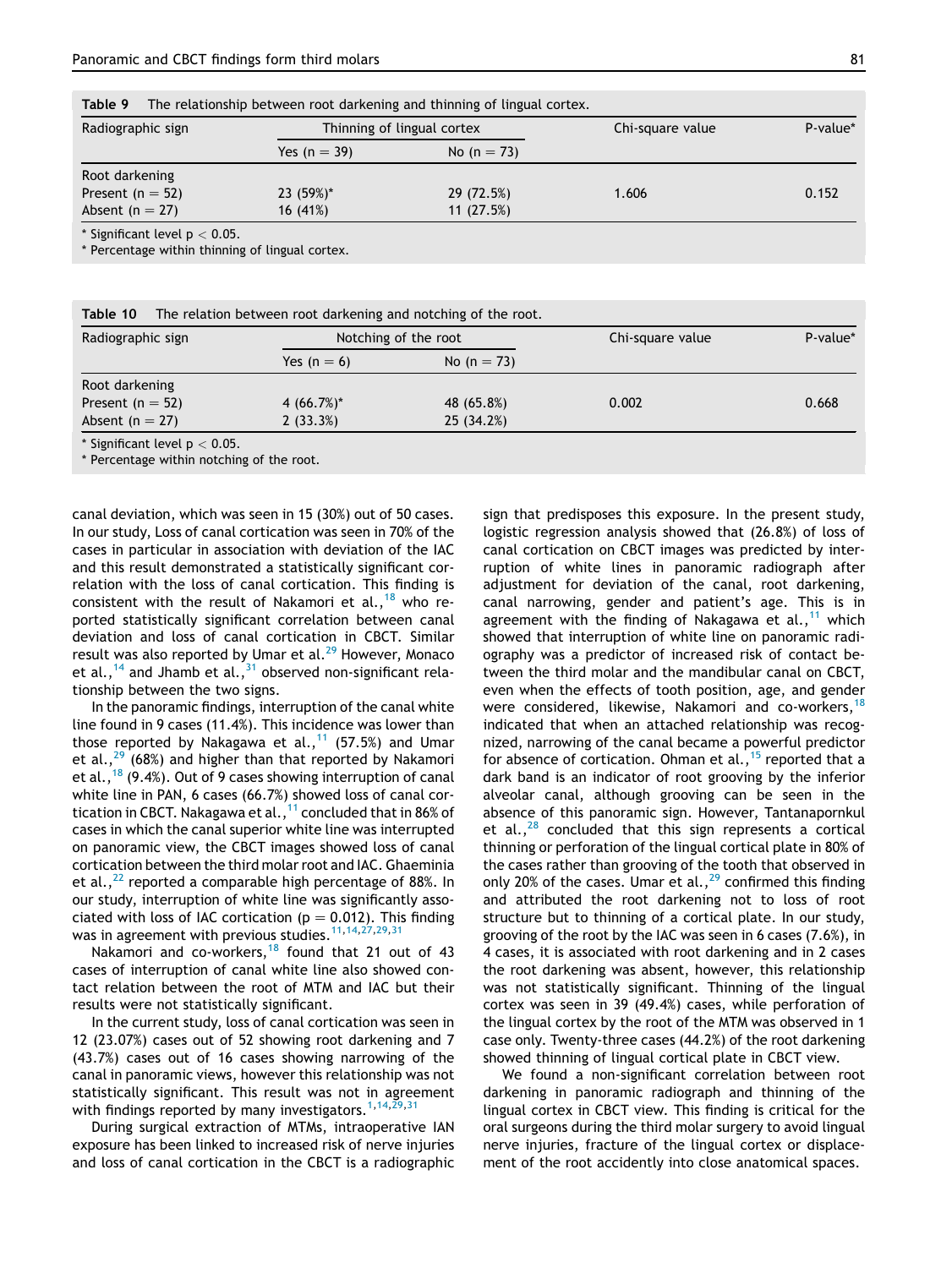As determined on CBCT images, the Inferior alveolar canal was most frequently positioned buccally to the MTM root. This is in accordance with the reported findings of other investigators,  $13,14,32$  while others observed more lingually positioned canals.<sup>15,22</sup> An inter-radicular canal course was the least frequent position, which was observed in 2 (2.5%) cases only. Similar findings have been reported by previous studies.<sup>13,15,19</sup> Knowing the most common course of the mandibular canal is extremely important to the surgeons because multiple previous studies reported that the IAN was more frequently exposed following third molar extraction when the inferior alveolar canal was located lingually or at inter-radicular position in relation to MTM roots than in a buccal position.<sup>13,22,31</sup> Tay and Go<sup>33</sup> and Leung and Cheung $34$  found about 20% increases in the risk IAN impairment following MTM extraction when the nerve visualized intraoperatively. In contrast to our findings Matzen et al.,  $35$  in a recent study reported that PAN and CBCT are not reliable risk factors for neurosensory disturbances of the IAN, and CBCT appears not to improve the risk assessment.

This is a retrospective study, which had several limitations: the panoramic radiographs were already taken and we had no role in minimizing any errors or controlling the quality of images, CBCT scans was done with standard settings, but the dataset could not be reoriented as suggested by Lubbers et al.,  $^{23}$  who reported that oblique plane scanning, which needs a small number of slices with a relatively small volume, can be helpful if the IAC is difficult to visualize.

This study concluded that canal deviation and interruption of white line observed on PAN were associated with loss of canal cortication on CBCT, indicating a direct contact between the root of MTM and the IAC. Such findings on PAN required a further three-dimensional assessment by CBCT prior to the extraction. No statistically significant association was observed for the other panoramic radiographic signs. Prospective studies with larger sample size to confirm the findings of this study are warranted.

# Declaration of Competing Interest

None declared.

#### Appendix A. Supplementary data

Supplementary data to this article can be found online at https://doi.org/10.1016/j.jds.2019.08.006.

# References

- 1. Bui C, Seldin E, Dodson T. Types, frequencies, and risk factors for complications after third molar extraction. J Oral Maxillofac Surg 2003;61:1379-89.
- 2. Chuang S, Perrott D, Susarla S, Dodson T. Age as a risk factor for third molar surgery complications. J Oral Maxillofac Surg 2007; 65:1685-92.
- 3. Phillips C, White Jr R, Shugars D, Zhou X. Risk factors associated with prolonged recovery and delayed healing after third molar surgery. J Oral Maxillofac Surg 2003;61:1436-48.
- 4. Bienstock D, Dodson T, Perrott D, Chuang S. Prognostic factors affecting the duration of disability after third molar removal. J Oral Maxillofac Surg 2011;69:1272-7.
- 5. Lopes V, Mumenya R, Feinmann C, Harris M. Third molar surgery: an audit of the indications for surgery, postoperative complaints and patient satisfaction. Br J Oral Maxillofac Surg 1995;33:33-5.
- 6. Haug R, Perrott D, Gonzalez M, Talwar R. The American association of oral and maxillofacial surgeons age-related third molar study. J Oral Maxillofac Surg 2005:63:1106-14.
- 7. Cheung L, Leung Y, Chow L, Wong M, Chan E, Fok Y. Incidence of neurosensory deficits and recovery after lower third molar surgery: a prospective clinical study of 4338 cases. Int J Oral Maxillofac Surg 2010;39:320-6.
- 8. Smith W. The relative risk of neurosensory deficit following removal of mandibular third molar teeth: the influence of radiography and surgical technique. Oral Surg Oral Med Oral Pathol Oral Radiol Endodontol 2013;115:18-24.
- 9. Valmaseda-Castellón E, Berini-Aytés L, Gay-Escoda C. Inferior alveolar nerve damage after lower third molar surgical extraction: a prospective study of 1117 surgical extractions. Oral Surg Oral Med Oral Pathol Oral Radiol Endodontol 2001;  $92:377 - 83.$
- 10. Gülicher D, Gerlach K. Sensory impairment of the lingual and inferior alveolar nerves following removal of impacted mandibular third molars. Int J Oral Maxillofac Surg 2001;30:  $306 - 12$ .
- 11. Nakagawa Y, Ishii H, Nomura Y, et al. Third molar position: reliability of panoramic radiography. J Oral Maxillofac Surg 2007;65:1303-8.
- 12. Susarla S, Dodson T. Preoperative computed tomography imaging in the management of impacted mandibular third molars. J Oral Maxillofac Surg 2007;65:83-8.
- 13. Maegawa H, Sano K, Kitagawa Y, et al. Preoperative assessment of the relationship between the mandibular third molar and the mandibular canal by axial computed tomography with coronal and sagittal reconstruction. Oral Surg Oral Med Oral Pathol Oral Radiol Endodontol 2003;96:639-46.
- 14. Monaco G, Montevecchi M, Bonetti G, Gatto M, Checchi L. Reliability of panoramic radiography in evaluating the topographic relationship between the mandibular canal and impacted third molars. J Am Dent Assoc 2004;135:312-8.
- 15. Öhman A, Kivijärvi K, Blombäck U, Flygare L. Preoperative radiographic evaluation of lower third molars with computed tomography. Dentomaxillofac Radiol 2006:35:30-5.
- 16. Rood J, Shehab B. The radiological prediction of inferior alveolar nerve injury during third molar surgery. Br J Oral Maxillofac Surg 1990;28:20-5.
- 17. Sedaghatfar M, August M, Dodson T. Panoramic radiographic findings as predictors of inferior alveolar nerve exposure following third molar extraction. J Oral Maxillofac Surg 2005;  $63:3 - 7.$
- 18. Nakamori K, Fujiwara K, Miyazaki A, et al. Clinical assessment of the relationship between the third molar and the inferior alveolar canal using panoramic images and computed tomography. J Oral Maxillofac Surg 2008;66:2308-13.
- 19. Tantanapornkul W, Okouchi K, Fujiwara Y, et al. A comparative study of cone-beam computed tomography and conventional panoramic radiography in assessing the topographic relationship between the mandibular canal and impacted third molars. Oral Surg Oral Med Oral Pathol Oral Radiol Endodontol 2007;  $103:253 - 9.$
- 20. Palma-Carrió C, García-Mira B, Larrazabal-Morón C, Peñarrocha-Diago M. Radiographic signs associated with inferior alveolar nerve damage following lower third molar extraction. Med Oral Pathol Oral Cir Bucal 2010:15:886-90.
- 21. Huang C, Man Lui, Cheng D. Use of panoramic radiography to predict postsurgical sensory impairment following extraction